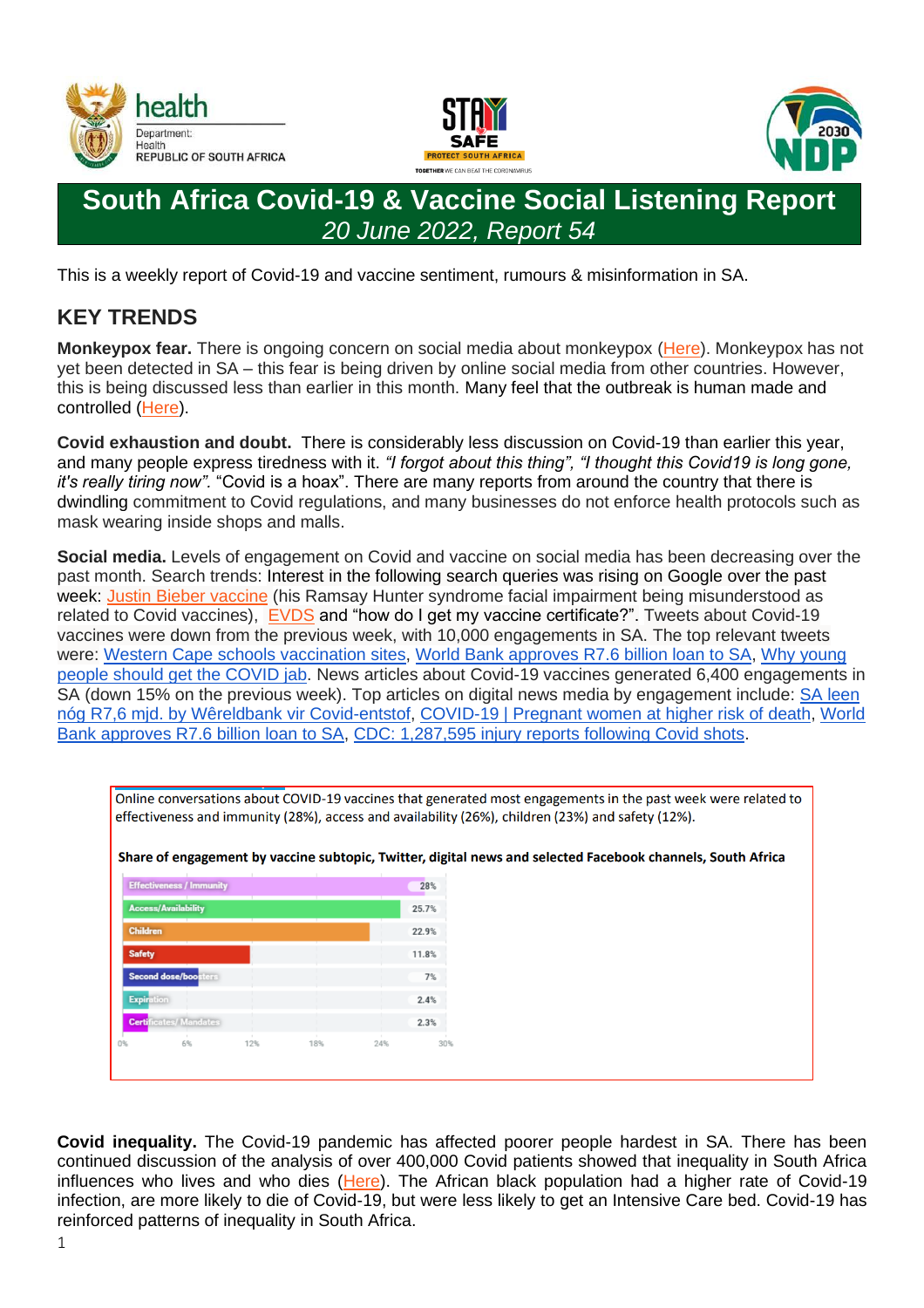**Hostility to vaccination.** Here are comments hostile to vaccination taken from social media pages of public health organisations: "Not interested in this vaccine", "No thanks. You can have mine. Don't trust you or the jab.", "NO! Geen jab vir my. Gaan weg!!", "Natural immunity will do thanks", "My dad had a mild heart attack 4 weeks after his 2nd vaccine, coincidence?? I think not.", "Get a clue. You are just repeating the same bullshit you have been from the beginning. It does not work. That is a fact." However, some are supportive of vaccination -, "It is wise to get vaccinated, it can literally save your life"

**People not testing.** There are reports that many people at work do not test for Covid-19 anymore, even with symptoms. Reasons include employees not feeling able to afford time off work to test so continues even though symptomatic; or employers requesting employees not to test due to disruption it causes to business, so employees work with symptoms in an office with others; or even an attitude of "If you're too stupid to vaccinate, it's not my problem if I give you Covid-19."

**BELA concern.** There has been much discussion of the Basic Education Laws Amendment Act (BELA), which is being interpreted to mean that children can be obliged to be vaccinated against Covid-19, with parents who resist possibly being jailed.

### **MISINFORMATION**

**MISINFO:** Monkeypox is the new scam to trick and control us, just like Covid was, OR Monkeypox is the scam name for the side effects of the Pfizer Covid vaccine. **TRUTH:** Covid vaccine have no relation to monkeypox (which has been around many years before Covid vaccines), and Covid vaccines do not have any live virus in them. Monkeypox is a viral disease and not an auto-immune disease, so it cannot be caused by a side effect of a vaccine. See [here,](https://www.reuters.com/article/factcheck-covid19-vaccines-monkeypox-idUSL2N2XI1P5) [here,](https://fullfact.org/health/no-evidence-covid-vaccines--monkeypox/) [here](https://www.bbc.com/news/health-61524508) and [here](https://www.theatlantic.com/health/archive/2022/05/monkeypox-outbreak-covid-pandemic/629920/)**.**

**MISINFO:** Ivermectin is an effective treatment for Covid-19**. TRUTH:** The SA Health Products Regulatory Authority (SAHPRA) carried out a study into the use of Ivermectin and concluded that "there is currently no credible evidence to support a therapeutic role for Ivermectin in COVID-19". SAHPRA therefore ended their trial early. See [here](https://www.sahpra.org.za/press-releases/sahpra-statement-on-the-termination-of-the-ivermectin-controlled-compassionate-use-access-programme/) and [here.](https://www.groundup.org.za/article/ivermectin-sent-back-to-worms-by-medicines-regulator/)

**MISINFO:** Pfizer's own data shows over 1,291 side effects of the Covid vaccine. **TRUTH:** A report from 2021 did have a long list of potential side effects, but these were NOT side effects of their Covid vaccine. It was a list of potential side effects that the safety study was watching out for. The vaccine is safe and side effects are mostly mild. See [here](https://factcheck.afp.com/http%253A%252F%252Fdoc.afp.com%252F9UC4LE) and [here.](https://www.abc.net.au/news/2022-03-11/coronacheck-george-christensen-vaccinated-death-statistic/100899316)

**MISINFO**: Vaccines side effects are being under reported and can kill you. SA vaccine adverse effects reactions website shows how many have died! **TRUTH**: Evidence does not support this claim, most side effect are mild and self-resolving. See [here,](https://www.nicd.ac.za/covid-19-vaccination-reporting-adverse-effects-faq/) [here](https://www.politifact.com/factchecks/2021/sep/20/facebook-posts/no-evidence-covid-19-vaccines-causing-deaths/) and [here.](https://www.reuters.com/article/factcheck-coronavirus-usa-idUSL1N2R00KP) SA has excellent adverse reporting mechanisms backed by evidence [\(here\)](https://www.nicd.ac.za/covid-19-vaccination-reporting-adverse-effects-faq/) for credible local site on adverse reactions. The SA Health Products Regulatory Authority has conducted extensive research and determined that no one in SA has died due to the Covid vaccine [\(Here\)](https://ewn.co.za/2021/09/13/sahpra-of-86-reports-of-deaths-after-covid-jabs-none-linked-to-vaccinations).

**MISINFO**: I have survived Covid for 2 years already so I don't need a vaccine now. **TRUTH**: Getting vaccinated helps you reduce your chance of getting Covid-19 which is still highly contagious, prevents the spread of Covid to others, and helps to limit new variants emerging. See [here](https://www.hopkinsmedicine.org/health/conditions-and-diseases/coronavirus/covid-19-vaccines-myth-versus-fact) and [here.](https://www.hopkinsmedicine.org/health/conditions-and-diseases/coronavirus/covid19-vaccine-hesitancy-12-things-you-need-to-know)

**MISINFO:** Vaccines cause infertility and erectile dysfunction. **TRUTH:** There's no evidence to support these claims. However, Covid-19 however can impair sexual performance. See [here,](https://www.hopkinsmedicine.org/health/conditions-and-diseases/coronavirus/covid-19-vaccines-myth-versus-fact) [here](https://www.reuters.com/article/factcheck-coronavirus-fertility-idUSL1N2T01TQ) and [here.](https://www.unicef.org/montenegro/en/stories/vaccine-against-covid-19-does-not-cause-sterility)

**MISINFO:** Covid booster vaccines are dangerous. **TRUTH:** There is no evidence to support this claim. The Covid booster vaccines are the same drugs used in the previous injections. Boosters shots are normal practice with many forms of immunization. See [here](https://www.nicd.ac.za/covid-19-vaccine-booster-shot-frequently-asked-questions/) and [here.](https://www.dw.com/en/fact-check-do-boosters-help-against-omicron/a-60092573)

**MISINFO**: Vaccines are dangerous and now linked to "vaccine-acquired immunodeficiency syndrome" or "VAIDS". **TRUTH**: There is no evidence at all to support the claim of immunodeficiency being related to Covid-19 vaccines. See [here](https://www.reuters.com/article/factcheck-vaids-fakes-idUSL1N2UM1C7) and [here.](https://apnews.com/article/fact-checking-330111634396)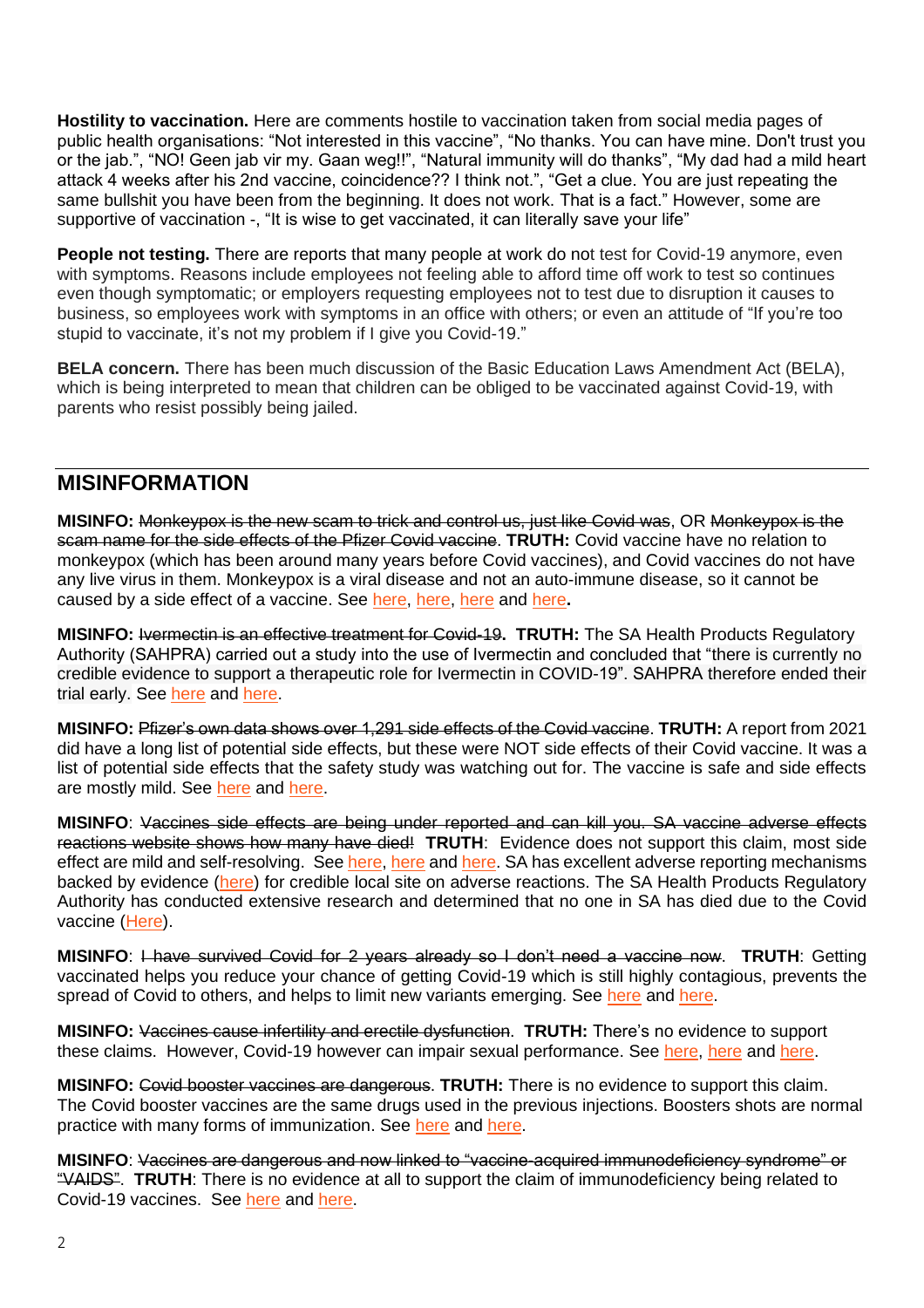**MISINFO:** Covid vaccination requires long painful needles**. TRUTH:** Covid vaccination may cause slight pain, like a poke or pinch for only for a few seconds. Very long needles are not used. See [here](https://theconversation.com/needle-fears-can-cause-covid-19-vaccine-hesitancy-but-these-strategies-can-manage-pain-and-fear-165009) and here for tips and advice on managing fear and pain.

**MISINFO**: Vaccines contain a microchip to track movement and shut you down if you misbehave. **TRUTH**: This is not true. It is a common conspiracy theory, but there is no evidence to support this claim. See [here](https://www.reuters.com/article/uk-factcheck-vaccine-microchip-gates-ma-idUSKBN28E286) and [here.](https://www.health.gov.au/initiatives-and-programs/covid-19-vaccines/is-it-true/is-it-true-do-covid-19-vaccines-contain-a-microchip-or-any-kind-of-tracking-technology)

## **WHO Africa Infodemic Response Alliance (AIRA) & Viral Facts**

AIRA is the Africa-wide initiative of the World Health Organisation, managaing the infodemic of misinformation and communications overload related to Covid and vaccination. They produce the Viral Facts content responding to misinformation which can be used freely. Here are the latest Viral Facts [Africa](https://www.facebook.com/hashtag/viralfactsafrica?__eep__=6&__cft__%5b0%5d=AZVjkw49OQRS3Dofqx5W50t3Zwbksy1RLOU9QFAi8ZrfLpLJmuwgmiqqntaZBwMb506DXuPEDjQNVXwljqhiJozdEL-MgPeVtghoT4wwYPxcAiFw3YQpgioAE7Y3WT_u42XUkml2kyHaqnKZaFdUDTtc8Jih0Kr5xQC-TJ4PpM-og_dWX8UilRl0t4uIM2EkO3g&__tn__=*NK-R%20) resources (please use them):

Here are the main points in their weekly infodemic trends report.

- **- Key concerning Disease Trends:** Monkeypox is transmitted through clothing
- **- Key COVID-19 Misinformation Trends:** COVID-19 vaccine causes myocarditis in children

#### The most recent **Viral Facts Africa productions**:

**Explainer: Monkeypox ([Twitter,](https://twitter.com/viralfacts/status/1531514175066873858) [Facebook\)](https://www.facebook.com/viralfacts/videos/393240516065206)** 

**Pfizer Covid vaccine cancer risk [\(Twitter,](https://twitter.com/viralfacts/status/1523968445888536577) [Facebook\)](https://www.facebook.com/viralfacts/videos/1582215815495358)** 

**Malaria vaccine development** [\(Twitter](https://twitter.com/viralfacts/status/1522539024019243014)**,** [Facebook\)](https://www.facebook.com/viralfacts/videos/747137133121498)

#### **Flu and Covid vaccines** [\(Twitter,](https://twitter.com/viralfacts/status/1518850013878751233) [Facebook\)](https://www.facebook.com/viralfacts/videos/373416241391911)

WHO in Africa has worked with the UK Government and Viral Facts Africa to create a new campaign to support Covid-19 vaccine demand across Africa. Building on the experience WHO and Viral Facts Africa have in countering the spread of health misinformation and disinformation in the African region, the UK Government has developed messaging based on insights and behavioural science expertise gained during the pandemic. These digital assets will help to build vaccine confidence by tackling the most prominent drivers of vaccine hesitancy and support Africa's recovery from the pandemic. The materials are [here.](https://support.google.com/drive/answer/6283888#slide=id.g122f8a3ec38_0_6)

### **PROPOSED ACTIONS FOR RISK COMMUNICATION & COMMUNITY ENGAGEMENT**

- **Monkeypox reassurance.** On social media there is worry about monkeypox, although there is not an outbreak in SA. While there are no confirmed cases of monkeypox yet in SA, there is widespread concern. Accurate information should be disseminated explaining monkeypox and that it is not linked to Covid-19. AIRA materials can be adapted, available [here.](https://www.facebook.com/watch/?v=393240516065206)
- **Most adults are vaccinated!** Over 50% of adults in SA have had at least one Covid vaccination. This is an important fact is establishing the social norm that vaccinating is the right thing to do. However, this is not widely known. This needs to be widely communicated, particularly in districts with low vaccine uptake, and in youth 18 – 34 years (the most vaccination hesitant age group).
- **The pandemic is not over yet.** New communication is required to underscore that the Covid pandemic has not ended, the importance of vaccination to avoid future waves of Covid-19 infections being more severe, reduce the chance of more dangerous variants evolving and decrease potential outbreaks of other diseases in the future. During winter vaccination is particularly important as much time is spent with people indoors.